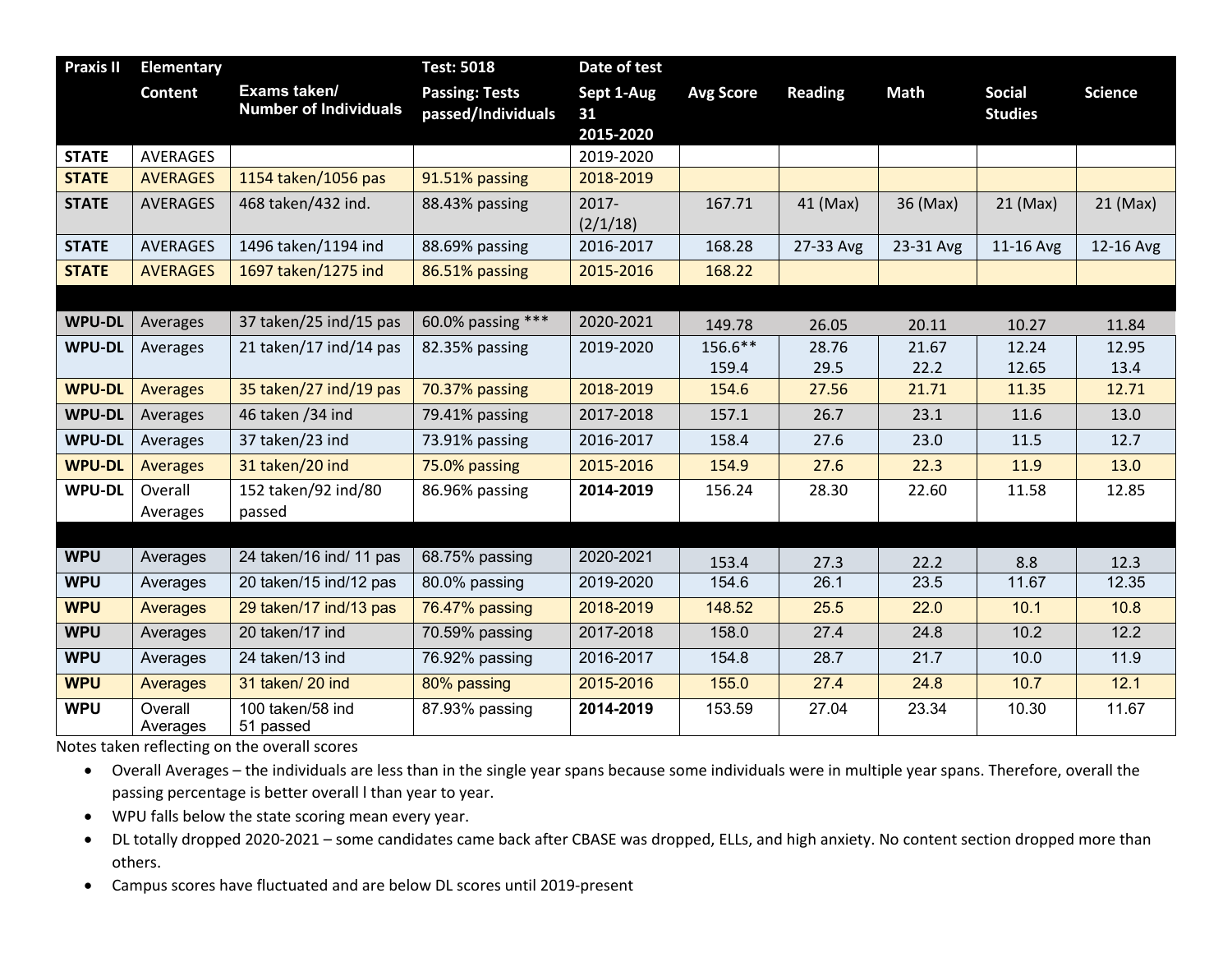• All content area scores are on the low side of the average range

\*\*2019-2020 DL – One student scored 100. This student has extremely high-test anxiety and has sought out a psychiatrist to assist with the anxiety. Student performed very well when student teaching. Second row of scores is the average without the student's score of 100.

\*\*\* 8 unpassed DL tests were students who are ELLs. Support provided by Praxis II Prep class & tutoring offered. 3 unpassed DL tests was a student with anxiety issues; she got back on her medicine and passed PLT first time. She had been subbing. There were the lowest scores as noted on the average score.

| <b>Praxis II</b> | <b>PLT Averages</b> |                              | 2013-2020     |                     |                | <b>Tests passed/Individuals</b> |                  |
|------------------|---------------------|------------------------------|---------------|---------------------|----------------|---------------------------------|------------------|
|                  |                     | Exams taken/                 | Sept 1-Aug 31 |                     | <b>Average</b> | <b>State</b>                    |                  |
|                  | <b>Averages</b>     | <b>Number of Individuals</b> | <b>Test</b>   | <b>Tests Passed</b> | <b>Scores</b>  | <b>Score</b>                    | <b>Pass Rate</b> |
| <b>State</b>     | Averages            | 1543 Ex/1385 In              | 2013-2014     | 1297 pass           | 176.41         | 167                             | 93.65 pass rate  |
| <b>State</b>     | Averages            | 1534 Ex/1351 In              | 2014-2015     | $1253$ pass         | 177.34         | 168                             | 92.75 pass rate  |
| <b>State</b>     | Averages            | 1453 Ex/1258 In              | 2015-2016     | <b>1138 pass</b>    | 177.29         | 168                             | 90.56 pass rate  |
| <b>State</b>     | Averages            | 1384 Ex/1154 In              | 2016-2017     | $1053$ pass         | 177.22         | 167                             | 91.25 pass rate  |
| <b>State</b>     | Averages            | 358 Ex/342 In                | 2017-2.1.2018 | 288 pass            | 175.24         | 167                             | 84.21 pass rate  |
| <b>State</b>     | Averages            | 965Ex/887 Passing            | 2018-2019     | 887 pass            |                | 160                             | 91.92 pass rate  |
| <b>State</b>     | <b>Averages</b>     |                              | 2019-2020     |                     |                | 160                             |                  |
|                  |                     |                              |               |                     |                |                                 |                  |
| <b>WPU - DL</b>  | Averages            | 31 Exams/23 Ind              | 2013-2014     | 13 passed           | 162.81         | 165                             | 56.52 pass rate  |
| <b>WPU-DL</b>    | Averages            | 28 Exams/19 Ind              | 2014-2015     | 15 passed           | 167.25         | 167                             | 78.95 pass rate  |
| <b>WPU-DL</b>    | Averages            | 22 Exams/16 Ind              | 2015-2016     | 12 passed           | 171.27         | 168                             | 75.00 pass rate  |
| WPU-DL           | Averages            | 37 Exams/23 Ind              | 2016-2017     | 20 passed           | 168.19         | 168                             | 86.96 pass rate  |
| $WPU - DL$       | Averages            | 30 Exams/24 Ind              | 2017-2018     | 21 passed           | 172.90         | 167                             | 87.50 pass rate  |
| $WPU - DL$       | Averages            | 22 Exams/19 Ind              | 2018-2019     | 17 passed           | 172.00         | 167/160                         | 89.47 pass rate  |
| $WPU - DL$       | Overall avg. 6 yr.  | 172 Exams/112 Ind            | 2013-2019     | 108 passed          | 168.97         | 167                             | 96.42 pass rate  |
| <b>WPU-DL</b>    | Averages            | 19 Exams/15 Ind              | 2019-2020     | 15 passed           | 170.21         | 160                             | 100 pass rate    |
| $WPU - DL$       | Averages            | 21 Exams/20 Ind              | 2020-2021     | 18 passed           | 175.10         | 160                             | 90.00 pass rate  |
|                  |                     |                              |               |                     |                |                                 |                  |
| <b>WPU - FTF</b> | Averages            | 16 Exams/14 Ind              | 2013-2014     | 12 passed           | 171.25         | 165                             | 85.71 pass rate  |
| <b>WPU - FTF</b> | Averages            | 26 Exams/16 Ind              | 2014-2015     | 16 passed           | 167.88         | 167                             | 100 pass rate    |
| <b>WPU - FTF</b> | Averages            | 12 Exams/11 Ind              | 2015-2016     | 8 passed            | 171.00         | 168                             | 72.73 pass rate  |
| <b>WPU - FTF</b> | Averages            | 20 Exams/12 Ind              | 2016-2017     | 9 passed            | 167.05         | 167                             | 75.00 pass rate  |
| <b>WPU - FTF</b> | <b>Averages</b>     | 16 Exams/13 Ind              | 2017-2018     | 10 passed           | 168.06         | 167                             | 76.92 pass rate  |
| <b>WPU - FTF</b> | Averages            | 16 Exams/10 Ind              | 2018-2019     | 8 passed            | 162.60         | 167/160                         | 80.00 pass rate  |
| <b>WPU - FTF</b> | Overall avg. 6 yr.  | 107 Exams/67 Ind             | 2013-2019     | 60 passed           | 168.10         | 160-167                         | 89.55 pass rate  |
| <b>WPU - FTF</b> | Averages            | 15 Exams/14 Ind              | 2019-2020     | 13 passed           | 169.93         | 160                             | 92.86 pass rate  |
| <b>WPU - FTF</b> | Averages            | 17 Exams/17 Ind              | 2020-2021     | 17 passed           | 172.47         | 160                             | 100 pass rate    |